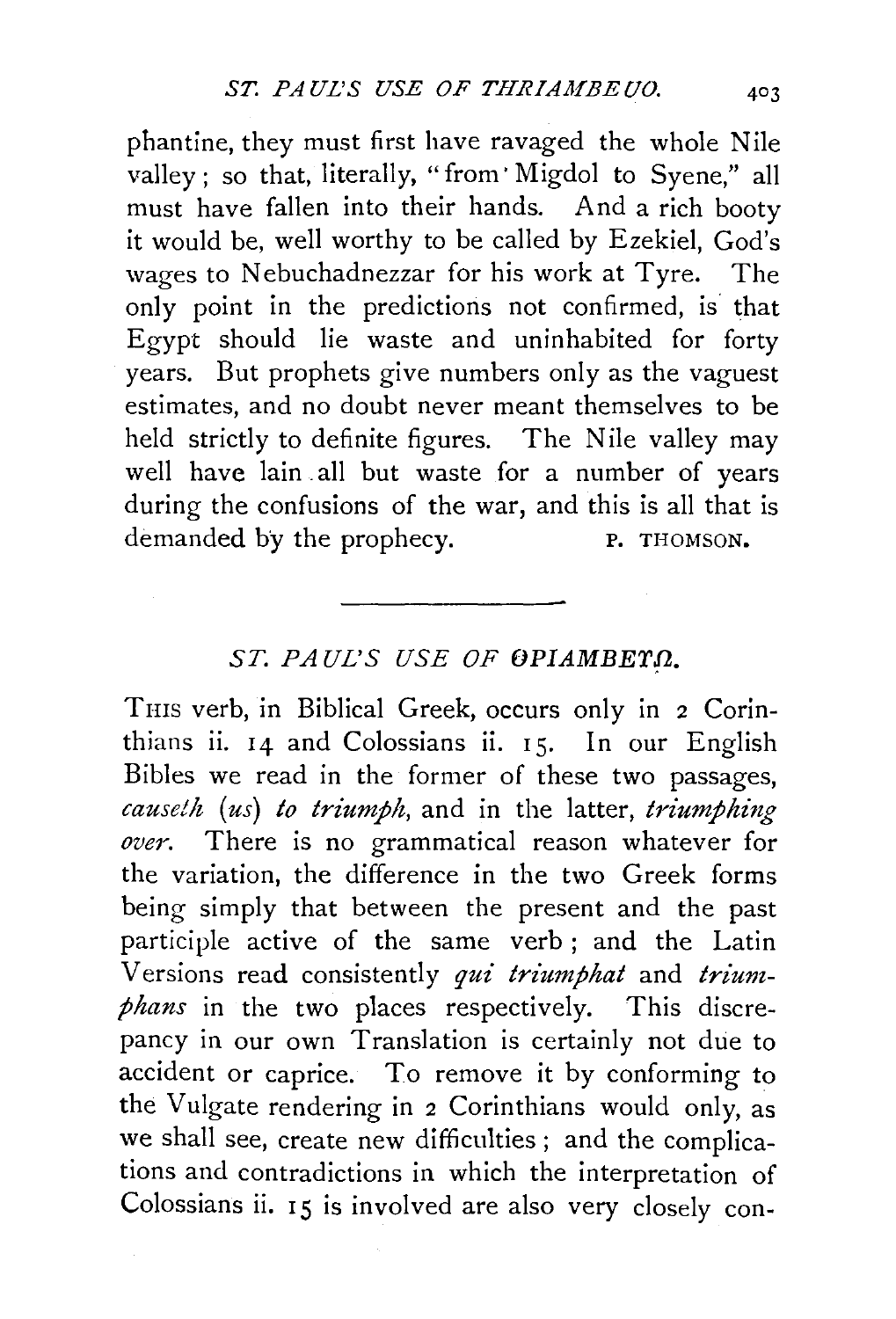nected (at least such is the contention of this Paper) with the accepted and traditionally fixed Latinist sense of  $\theta$ *ptau* $\beta$ εύω.

1. (a) *Thanks be to God who always triumphs over us in Christ* is the rendering of 2 Corinthians ii. 14 *a*  adopted by nearly all the more recent critics, chiefly on account of the Colossian passage. The verb cannot surely mean "triumphs" *there* and "makes to triumph" *here*; for we should then have two really opposite meanings attached by the same writer to the same word<sup>1</sup> in the only two instances in which he uses it. The factitive sense is now, moreover, pronounced on high authority to be "philologically impossible." What distinguishes  $\theta_{\rho\mu\alpha\mu\beta\epsilon\omega}$  from such verbs as  $\gamma_{\rho\sigma\epsilon\omega}$ and  $\mu a \theta \eta \tau \epsilon \nu \omega$ , which are capable of a secondary factitive sense (as, *e.g.,"* to dance," in English), is that they are primarily *intransitive*, while  $\theta_{\rho\mu}$ *evo*, as equal to "triumpho," is already distinctly *transitive*. To ground upon this active sense a further factitive application would be somewhat strange, and suggestions of "Hebraism " and " hiphilitic usage" do not make it less so. No one finds, or expects to find,  $\pi$ ou $\pi$ eúω, to lead in *procession,* also meaning, *lo make one lead a procession.* 

( $\delta$ ) Yet it is no wonder that such first-rate exegetes as Calvin, Grotius, Bengel, De Wette, with our own translators, rejected the above rendering as intolerably harsh and incongruous. For it would make the Apostle *the victim* of *defeat.* And when the nature of a Roman triumph is considered—then, it must be remembered, existing in its grim reality-with the ignominious position of the captive, and the miserable death in which

<sup>&</sup>lt;sup>1</sup> A point Holtzmann (in his Kritik der Epheser-und-Kolosserbriefe) does not fail to urge as against the Pauline character of Colossians ii. 15.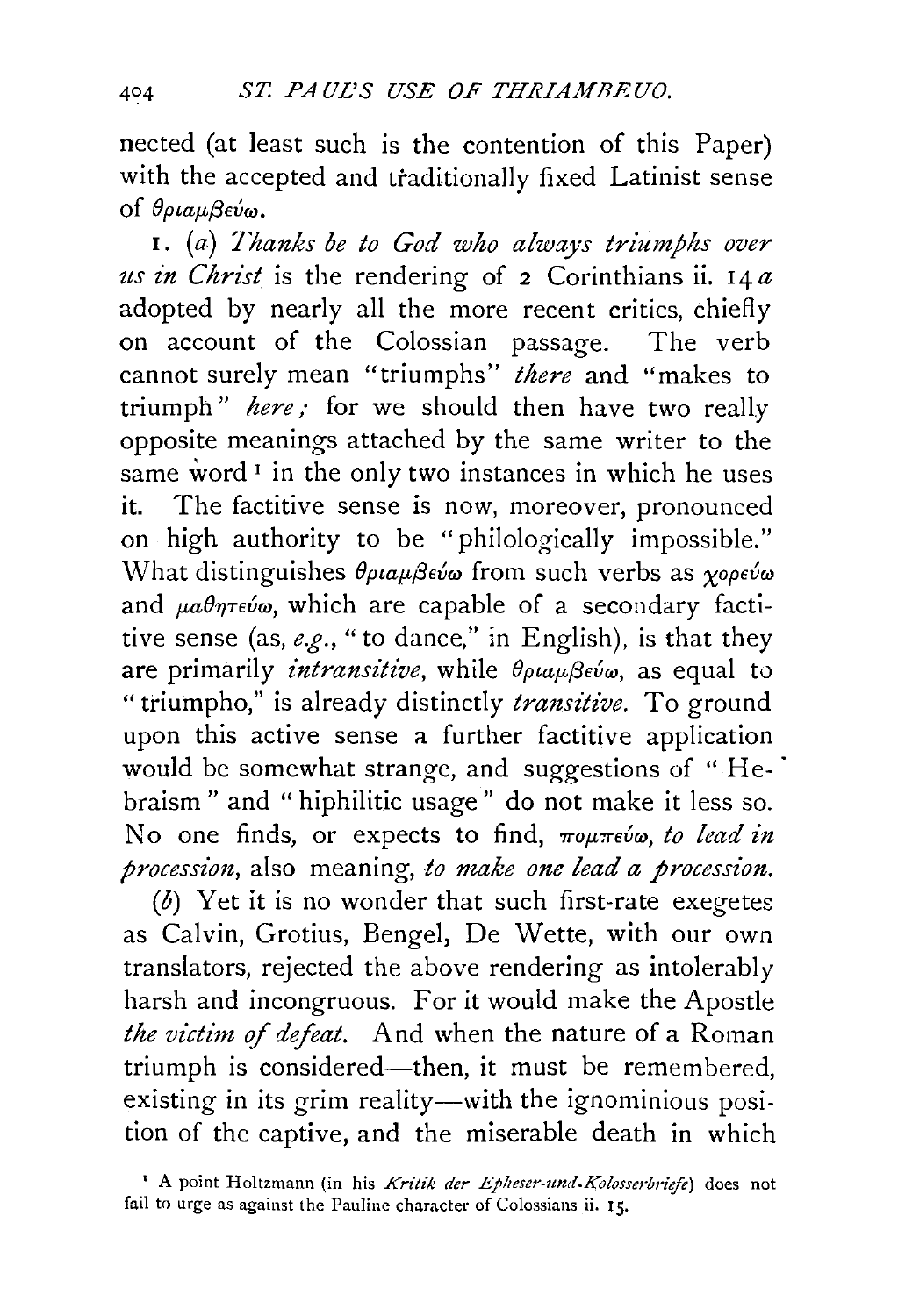the exhibition usually ended for him, the figure appears most unsuitable to express the relation between the Apostle and the gracious God to whom he renders thanks. Not *so,* surely, did God "always triumph over" his faithful servant ; nor could such a triumph " manifest the savour of his knowledge in every place." Recent commentators, it is true, do not seem to feel this difficulty; but they only avoid it by vague generalizations which rob the metaphor of all precision and vividness, or by references to the Apostle's conversion, of a nature foreign to this context,<sup>1</sup> even if they explained, as they fail to do, the use of so violent an image. It appears as though the one rendering were *lexically,* and the other *contexually,* all but impossible ; and between two such evils it is certainly hard to choose.

2. The interpreters of Colossians ii. 15 are as completely and sharply at issue, and with equally good  $r$ eason. ( $\alpha$ ) Meyer, Eadie, and Braune (in Lange's *Bibelwerk)* adhere, substantially, to the rendering of the Vulgate and the German and English Bibles. This gives a sense sufficiently clear and self-consistent, so far as Verse 15 is concerned, and that seems to harmonize very well with such passages as Matthew xii. 29; Luke x. 18; John xii. 3I, 32; Hebrews ii. 14, IS.

But how can *απεκδυσάμενος* be rendered, *having spoiled*, or *disarmed*, in Chapter ii. 15, when the same participle, in precisely the same voice and tense, means something quite different in Chapter iii. 9; and when  $d\pi$ *έκδυσις* (the noun-form of this verb) in Verse II, in the very sentence to which Chapter ii. 15 belongs, certainly means *putting off from one's self?* As every

<sup>&#</sup>x27; How differently he speaks in Chap. iv. 6, closely parallel with Chap. ii. 14, as comparison of Chaps. ii. 14-iii. 1 and iv. 1-6 will shew.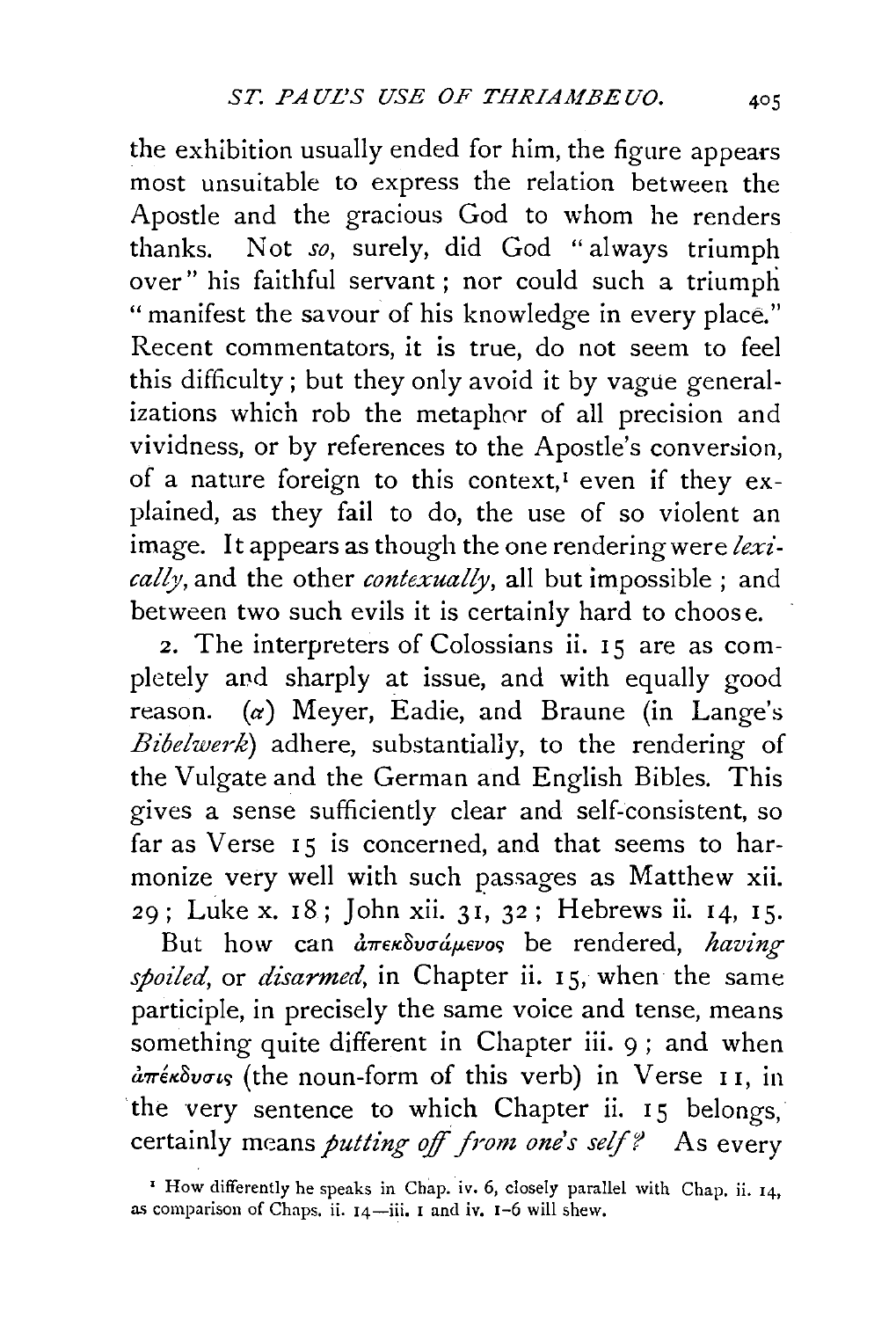one knows, moreover, this verb in its various compounds is a part of the Apostle's familiar vocabulary, and the figure it contains one of his favourite metaphors. 1 Add to this that *to strip from another, to*  spoil, is never, from Homer downwards--one doubtful instance excepted-expressed by the middle, but always, and with numerous examples, by the active voice of *a7ro-* and €K-DVw. If general linguistic usage, if the writer's own habitual usage is to go for anything, then *having ·spoiled* is out of the question, and this interpretation, attractive and time-honoured as it is, must · be abandoned. At least so think Alford, Hofmann, Ellicott, Lightfoot, Wordsworth, and the majority of recent critics.

(b) The three distinguished commentators last named lead us back to the long-neglected Patristic interpretation: *Having stripped Himself of the (hostile) Princi*palities and Powers, He [Christ] made a show of them *with boldness, triumphing over them in it [the cross]* .

But this rendering, too, highly authenticated as it is, lies open to certain grave and very decided objections that one cannot overlook ; and it is hardly to be wondered at that it was for so long so completely superseded. How, pray, could Christ divest Himself of the Satanic powers ? When, or how, had He *worn* them ? " In wearing our mortal flesh," it is replied; " He divested Himself of their *hold* upon **Him** (in his being man), and so could not be held by them." So writes Theophylact, quoted by Ellicott. Here, obviously, the essential point is *read in:* 2 Christ is made to

<sup>&#</sup>x27; See, besides Col. iii. 9, ro, and the parallel Eph. iv. 22-24, Rom. xiii. 12, 14; I Cor. xv. 53, 54; 2 Cor. v. 1-4; Gal. iii. 27; Eph. vi. II, 14; I Thess. v. 8.

<sup>&</sup>lt;sup>2</sup> Accordingly, a group of Western MSS. do read in  $\tau \dot{\eta} \nu$   $\sigma \dot{\alpha}$  ac, substituting it for  $r\dot{a}$   $\dot{q}$   $\dot{q}$   $\dot{q}$   $\dot{q}$  in the Greek text, a change furthered perhaps by similarity of sound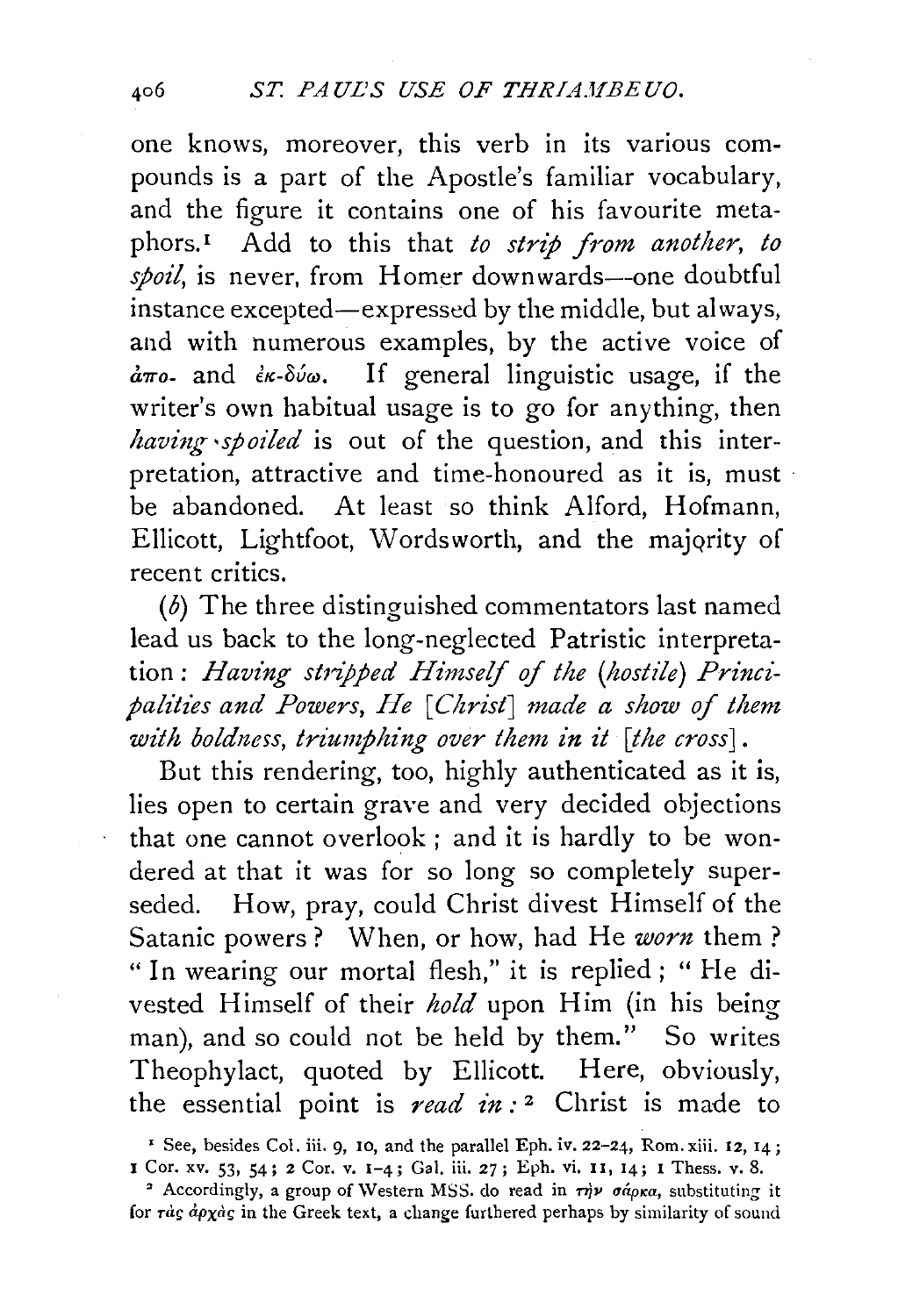strip off his human body, and that body is all but identified with *the devilish powers I* 

The obscurity and seeming inaptness of the metaphor is not greatly relieved by such illustrations as Lightfoot's of the *Nessus robe* 1 of evil powers "which had clung about his humanity," and " were torn off and cast away for ever;" or by Wordsworth's, of the *'Joseph's garment* which, as a type of Christ, he left in the hands of his temptress in order to extricate himself, casting her off by parting with it.<sup>2</sup>

And this rendering labours further under serious grammatical and contextual difficulties. The subject of Verse 13 is surely "God," not "Christ;" 3 and if of Verse  $13$ , then of Verse  $14$ ; and if of Verse  $14$ , *then of Verse* 15 *too.* This, says Hofmann, "is beyond doubt." Meyer. and Alford, with Bengel and De Wette, speak almost as strongly to the same effect. Those who change the subject clearly would never think of doing so but for the difficulty they find in attributing to God the acts of Verse 15. 'Ev  $a\dot{v}\tau\hat{\varphi}$ , it must also be insisted, should be *in Him (Christ*),<sup>4</sup> not *in £t,* which, as Alford says, "gives a very feeble meaning" after the powerfully rhetorical emphasis with

in the words themselves. The Syriac and Gothic Versions, with several Latin Fathers, translate, *Having put off the flesh*, *He made a show of the Principalities*, *&>c.* This explanation is virtually adopted by Canon Barry in the *New Testa*ment Commentary for English Readers. He proposes, Having unclothed Himself, He made a show, &c. But how disjointed and tasteless !

<sup>I</sup> No wonder that the Docetists appropriated the text thus read. See Hippolytus,  $Her.$  viii. 3.

<sup>2</sup> The devout bishop's parenthesis, "(with reverence be it said)," is certainly not unneeded.

3 Ellicott's argument to the contrary is hesitating and unconvincing. And it requires the reflexive aspirated  $(\vec{v}v)$   $\vec{a}v\vec{v}$  against which see A. Buttmann's *Grammar of N. T. Greek*, p. 111, *Eng. Tr.* 

4 So the margin of the English Bible, although, like the Syriac and Latin Versions, tacitly assuming *Christ* as subject, it reads in *Himself*, as Ellicott in Verse I3·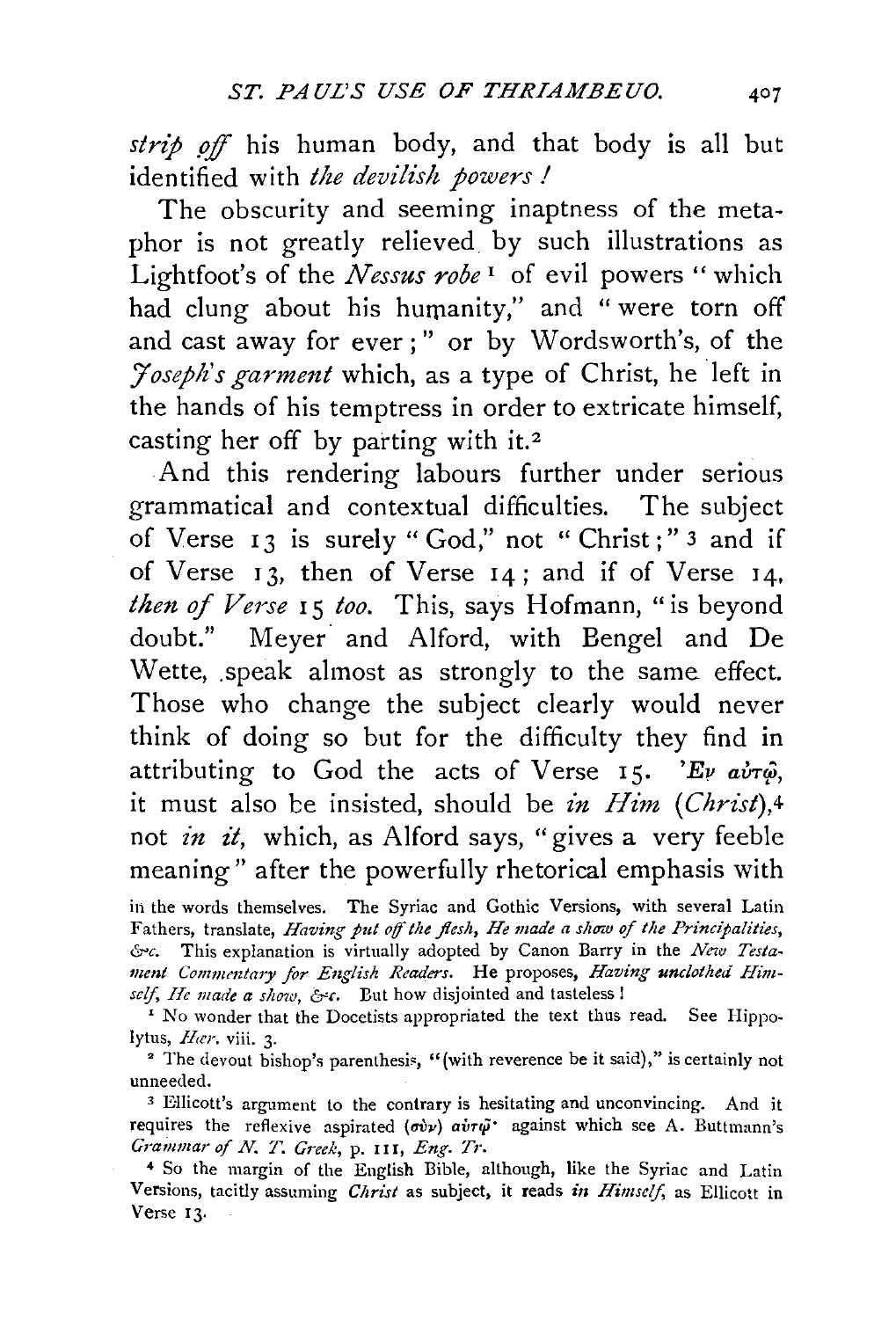which every clause of Verses  $9-15$  dwells upon HIM. With *ἐν αὐτ*ώ of Verse 9 the keynote is loudly struck which recurs in varying phrase in every verse, till the whole passage is complete, and concludes, as it began, *in Him* who is "all in all" to this high argument.<sup>1</sup> It is true, as Meyer observes, that " *God* pervades the entire sentence as subject from Verse II onwards;" but it is *God in Christ.* When he further objects that Christ is not mentioned in Verse 14, the reply is obvious that "the cross" of that verse is *his* cross-is but, so to speak, *Himself* in other words. At the same time, " the cross" would by no means suitably occupy the supremely emphatic position of *€v aimjJ"*  for it is the true doctrine of the Person of Christ, not of his Cross directly or primarily, that is in question here; and ov  $\kappa a\tau a$  *Xpustov* (Verse 8) is the capital charge which the Apostle is driving home against the Colossian theosophy. On this point, therefore, Bengel, De Wette, Hofmann, and Alford appear to be in the right, though Meyer takes the other side.

Once more. One is compelled to admit as against the entire traditional reading of the Verse, whether in its popular form retained by Meyer, or its Patristic form restored by Ellicott, that *"the* 2 Principalities and *the* Powers" (Verse Is), by all ordinary rules of interpretation, should be none other than those of Verse 10. of whom Christ is the Head;<sup>3</sup> viz., the angelic inter-

<sup>&</sup>lt;sup>I</sup> Compare the way in which Chap. i.  $15$ -20 rings the changes upon the same glorious AΥΤΟΣ.

<sup>&</sup>lt;sup>2</sup> It is significant that Ellicott, in his Notes, inserts *hostile* parenthetically after the article, while his Translation, with the Authorized Version, dispenses with the

inconvenient article altogether.<br><sup>3</sup> Qemer feels so strongly the necessity of identifying the  $d\rho\chi a\chi k$ , *ifovoiat* of Verse 15 with those of Verse 10, that he even makes the latter on this account  $\epsilon$ *vil* powers! See his *Lexicon*,  $s, v$ .  $d\rho \chi \eta$ .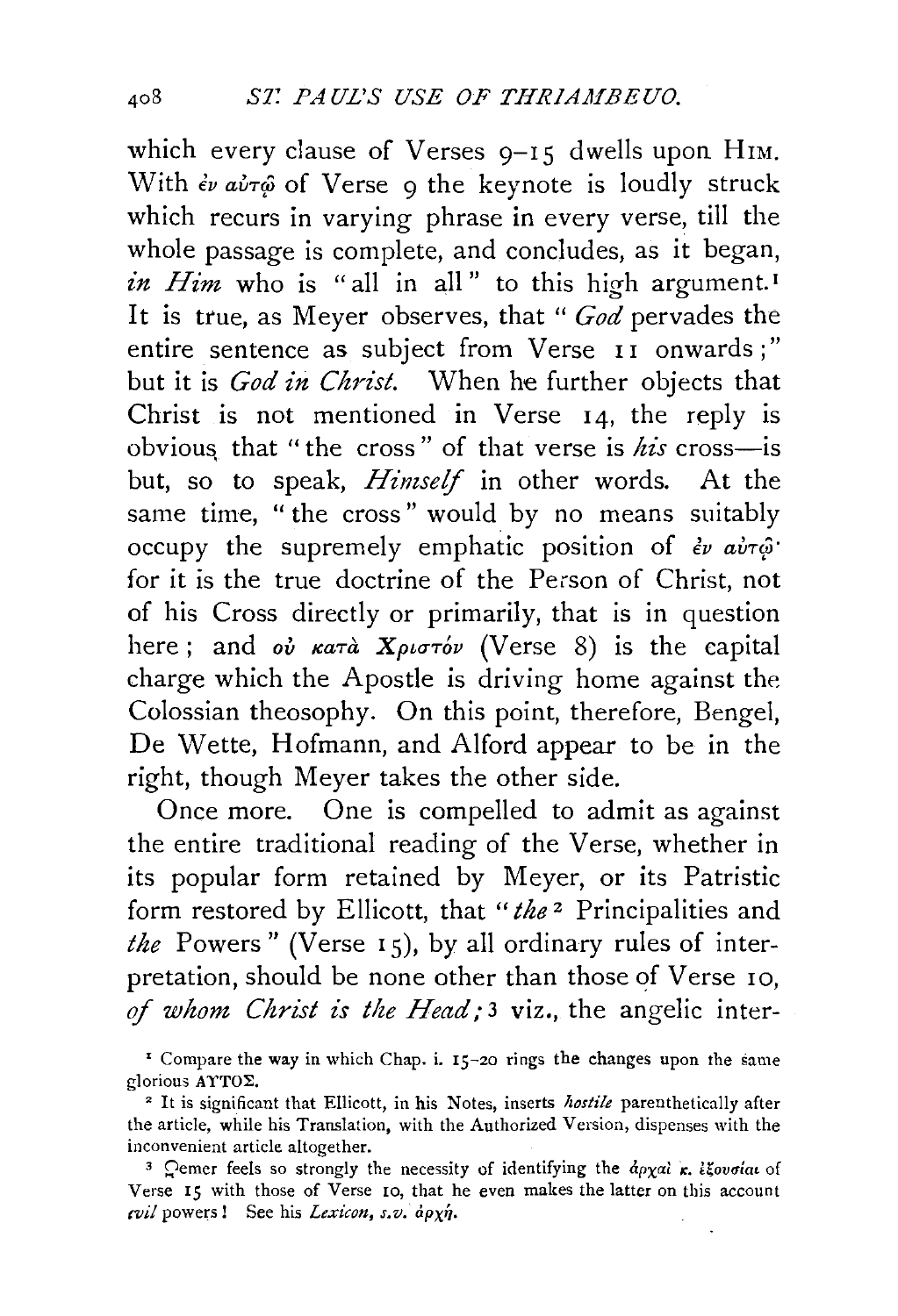mediaries between God and the world, known by these imposing titles in the circle of ideas through which this Epistle moves, and to whom we were already introduced in Chap. i.  $16.1$  The warning against "worshipping of Angels," in Verse 18, strongly supports this presumption. And indeed the logical connection of the whole context, from  $o\dot{v}$   $\kappa a\tau\dot{a}$   $X\rho\iota\sigma\tau\dot{\sigma}\nu$ (Verse 8) to *ού κρατών την κεφαλήν* (Verse 18), in great measure depends upon it.

And, apart from this, it is pertinently asked whether the Apostle was likely to speak of the scene of Calvary as a triumph over the powers of darkness *in the sense required here, i.e.,* as an open, public, and exultant *manifestation* of· the Divine victory over them.<sup>2</sup> There, it is true, the decisive battle was fought and won ; but not till the long war against "the god of this world" is fully ended can such a triumph be celebrated. In such passages as Luke xix. I I, I 2, Mark xiv. 62, I Corinthians xv. 24-26, 54, 2 Thessalonians ii.  $3-8$ , Hebrews x. 13, we seem to be taught that some such display is in preparation for the time "when the Son of man shall come in his glory;" but it belongs to the things that "we see not yet."

 $(c)$  For all these reasons, we are persuaded that Alford (with his English predecessor, James Peirce,3

<sup>1</sup> Reference to Eph. vi. 12 shews indeed that the Apostle *could* use these terms in the sense generally supposed here. But it also shews how very difterent that context is from this, and how, when he needs to put a sinister meaning on these current designations, he makes it quite clear that he is doing so. There he even accumulates definition, in order to mark out the Satanic powers as the dark and dreadful counterpart of the exalted Beings to whom these august titles more properly belong.

<sup>2</sup> Compare rather Luke xxii. 53, and observe that all the verbs of Col. ii. 15 are *past.* 

<sup>3</sup> In *A Paraphrase and Notes on the Epistle of St. Paul to the Colossians, with* an Appendix upon Ephesians iv. 8 (2nd ed., 1729). Mr. Peirce's exposition of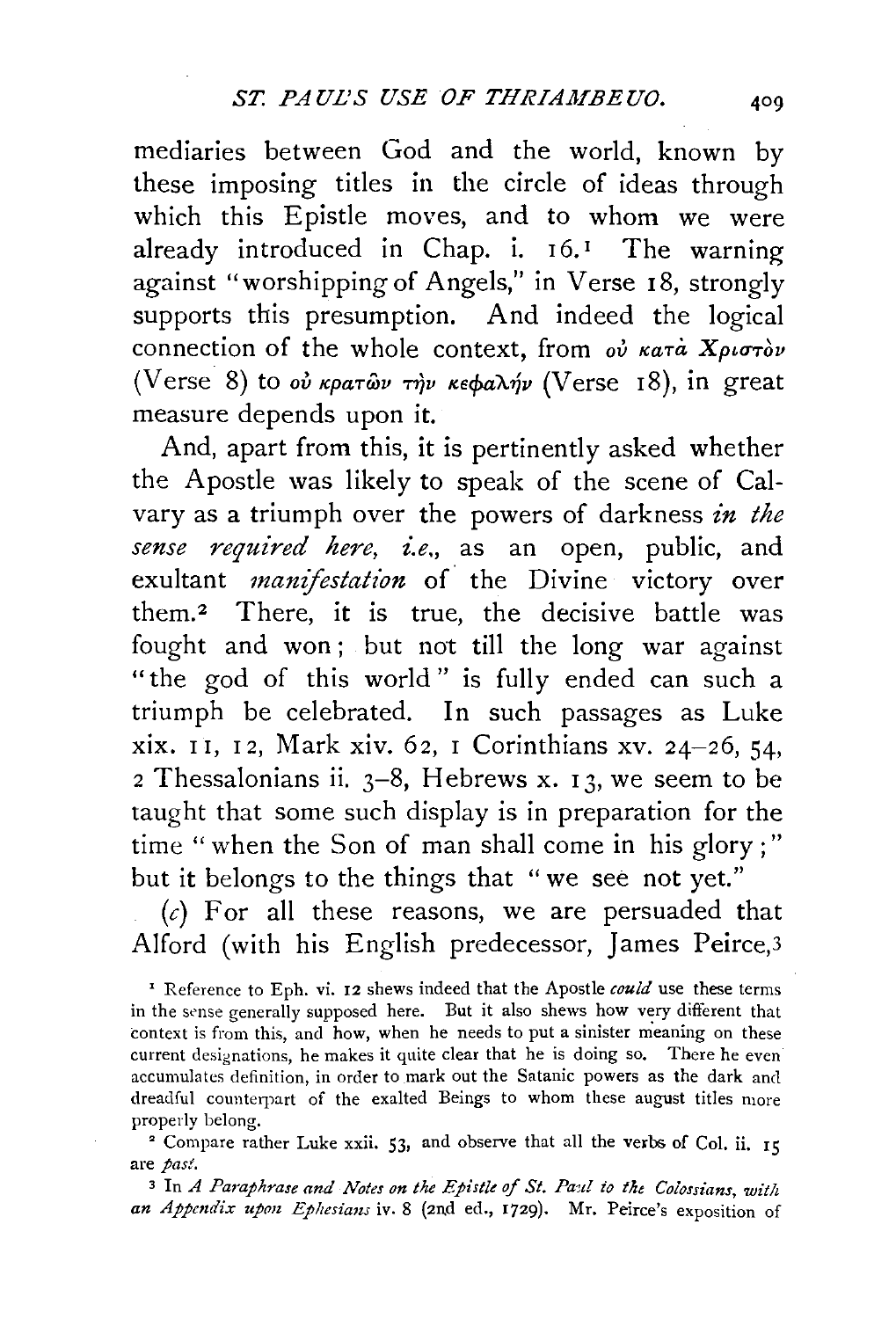the French Sabatier,<sup>1</sup> and the German Ritschl<sup>2</sup>) has found the right track when he renders : *Putting off the governments and powers* (of Verse 10), *He [God]*  exhibited them (as subjected to Christ) in openness, 3 *triumphing over them in Him* [*Christ*]. This rendering maintains the lexical and Pauline sense of  $\hat{a} \pi \epsilon \hat{\kappa} \hat{\delta} \nu$ - $\sigma \omega \neq \omega$ , and, at the same time, grammatical continuity of subject with the foregoing Verses - conditions hitherto seemingly incompatible; while it preserves the concinnity and logical coherence of the whole passage in regard to  $\epsilon \nu a \nu \tau \hat{\omega}$  and  $\tau \hat{\alpha} \hat{\delta} a \rho \gamma \hat{\alpha} \hat{\delta} \kappa \tau \tau \lambda$ . And its correctness is verified by the apposite way in which Verse  $15$  is now seen to link itself to Verse  $14$ . "God has wiped out and taken away the legal  $\chi_{\epsilon}$  $\gamma$ pa $\phi$ ov that was against us" $-$ so says the previous Verse, "while" (Verse 15 adds) "he has put off and laid aside 4 the garb of angelic mediation in which, under the Law, he was wont to hold intercourse with men." This transition corresponds, on the one hand, to the connection between Jewish legalism and angelolatry in the Colossian heresy,<sup>5</sup> as exhibited in the following

' In his *L' Apotre Paul,* and Article on *Colossians* in the *Dictionnaire des Sciences Religieuses.* .

<sup>2</sup> As quoted by Meyer and Holtzmann from the *Jahrbücher f. d. Theologie*, 1863.

<sup>3</sup>*Made an exhibition,* or *show,* perhaps, comes nearer to the exact force of idetypáriouv, and explains itself better. It need not, any more than the Greek verb, imply *disgrace.* 'Ev  $\pi$ appnoia = in freedom of speech, without reserve, frankly *and freely* (Meyer). Ellicott's *with boldness,* or *without reserve,* is preferable to Alford's weaker phrase.

<sup>4</sup> The double preposition of  $d\pi$ - $\epsilon \kappa$ -co $d\mu \epsilon \nu o \varsigma$  gives the word a pregnant sense amounting to this. See Meyer on  $\hat{a}\pi\hat{i}\kappa\hat{o}v\sigma\iota\varsigma$ , Verse II.

s Theodoret, in his comment on Verse 18, says: "They who defended the Law taught men to worship angels, saying the Law was given by them. This mischievous tendency long continued in Phrygia and Pisidia." See, on the whole subject, Lightfoot's invaluable dissertation.

the Epistle to the Hebrews received (according to Darling) the high compliment of a translation into Latin by J. D. Michaelis. His note on this verse is extremely valuable.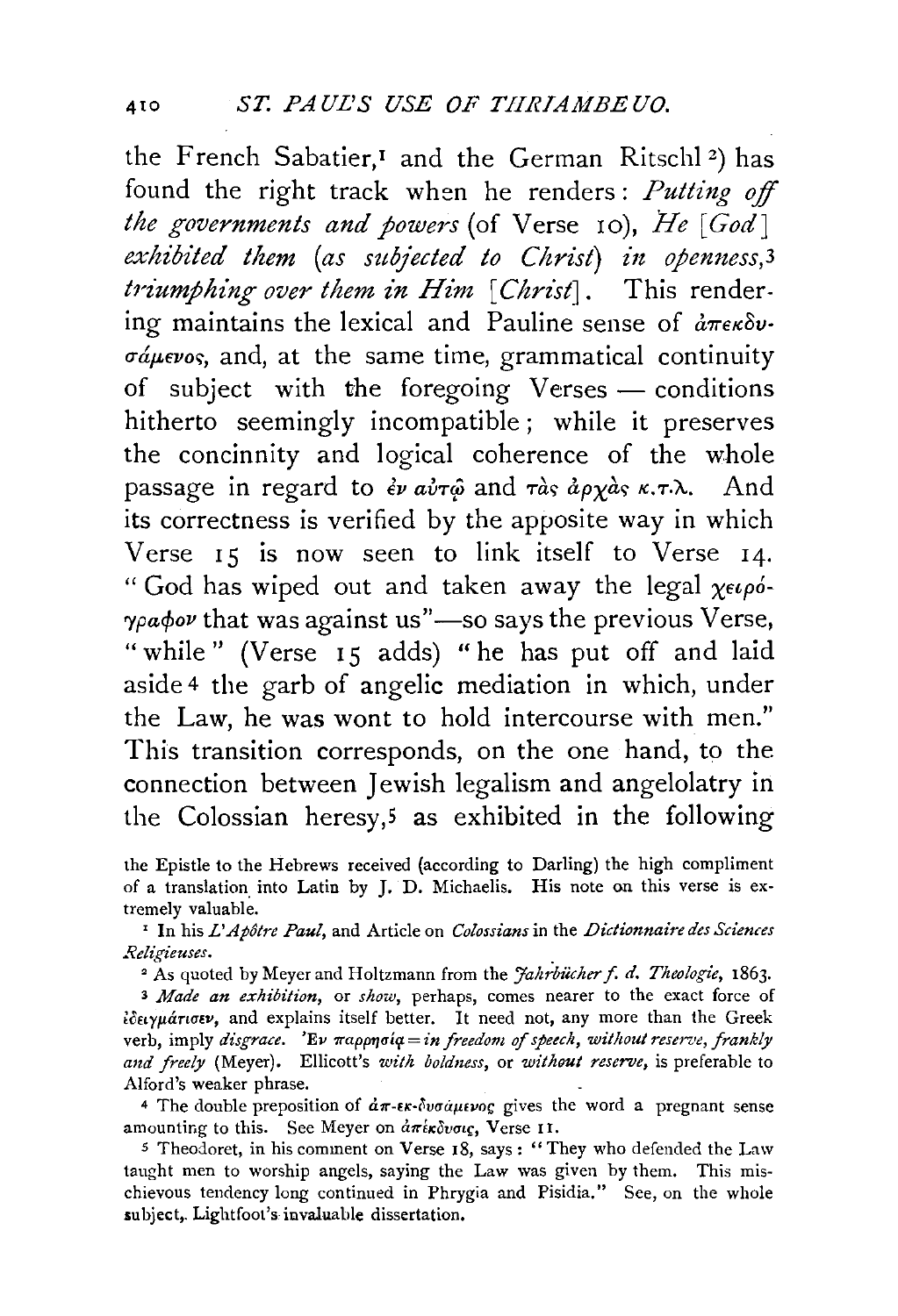Verses; $<sup>I</sup>$  and, on the other, to that between the</sup> Mosaic Lawgiving and Angel- Ministration in St. Paul's theology, as decisively proved by Galatians iii. 19.<sup>2</sup> Yet this interpretation, so strongly suggested, and even, I venture to think, required by the context, and meeting every grammatical condition of the case as it does, is almost unknown. One searches the ancient commentators in vain for any hint pointing in this direction ; and, except its four advocates above mentioned, later writers only state this view to treat it with summary dismissal. And the reason is plain. *It lies in*  $\theta_{\rho\mu\alpha\mu\beta\epsilon\sigma\alpha s}$ *, and in the military character* which that word 3 stamps on the entire representation of the Verse. With this is closely associated the fixed idea, in itself naturally welcome, that the passage describes in some way or other a triumph over the Infernal Powers. For how can God be said to have *triumphed over* "his angels, that do his commandments, hearkening unto the voice of his word" ? If the figure of the Roman triumph is harsh in 2 Corinthians, it is simply unmeaning here ; and Alford's remark, repeated from that passage, that "defeat by God is the only real victory," is as irrelevant as it is true, till it be pointed out wherein the assumed defeat consists."4

<sup>1</sup> See Peirce's note on Verse 18, and the analysis of Chap. ii.8-iii. 4, concluding his notes on that section. My obligations to this writer, it will be seen, are very considerable.

<sup>2</sup> Compare *Stephen* in Acts vii. 38, 53; also Heb. ii. 2. And see Meyer and Lightfoot on Gal. iii. 19, and Delitzsch on Heb. ii. 2.

<sup>3</sup> For no other word *requires* the military idea, or the hostile character attributed to the *apxai* **x**, *itovoial* certainly not  $\delta$ *explari* $\zeta \omega$ . See Ellicott on this word.

<sup>4</sup> Peirce avoids this objection by rendering θριαμβεύσας as in 2 Corinthians, making (them) to triumph. He is perhaps not far from the truth. So also Sophokles' *Glossary.*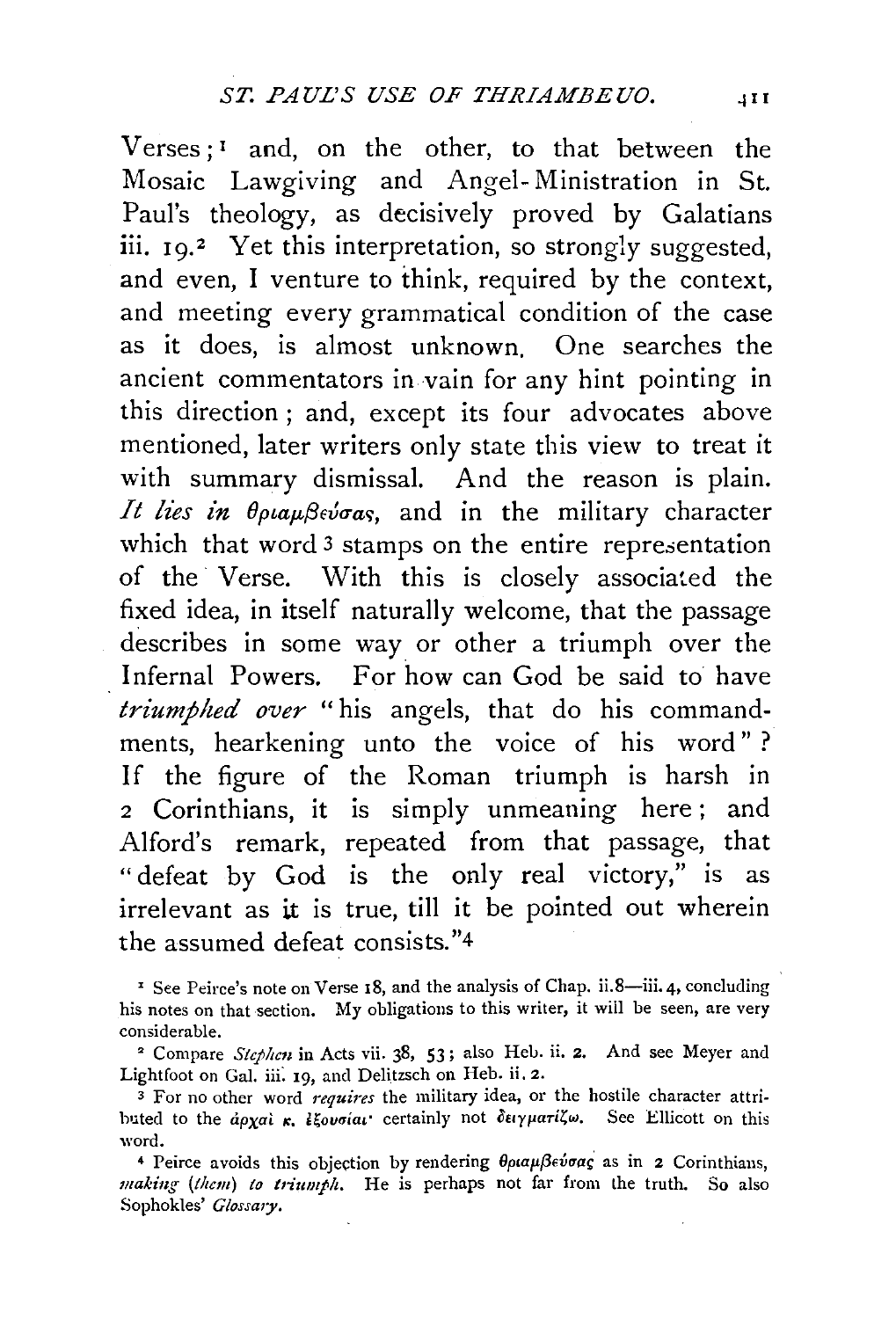Given the Roman military sense of  $\theta \rho \alpha \mu \beta \epsilon \omega$ , then the traditional interpretation is right in regarding "the Principalities and Powers" as hostile. And given these hostile, the Western Versions are right in forcing upon  $\partial \pi \epsilon \kappa \partial \nu \partial \mu \epsilon \nu \partial \rho$  the sense "having spoiled." This. is, in effect, the reasoning of Meyer and Eadie, and its force is hard to escape. That is to say, consistency of sense in the Verse itself demands a rendering which grammar and context unite to disallow! Such is the position into which we are brought. And if Alford's interpretation really fails us, then it must be confessed that Holtzmann has a plausible case when he urges the " inextricable difficulties " of the Verse, and its "want of all connection with the context," in the interests of his interpolation theory. <sup>1</sup>

Here again, just as in 2 Corinthians ii. 14, it is  $\theta_{\rho\mu}$ . */3evw* which *creates the whole dilemma.* The idea of the Roman triumph dominates and perplexes the entire exegesis of both passages.<sup>2</sup>

We are forced therefore to ask whether the military reference of θριαμβεύω in St. Paul, unquestioned apparently as it has been, is really so very certain.

In pursuing this inquiry the following facts present themselves :-

I. That the "classical usage" on which our translation rests is confined to Plutarch (*floruit* 80 A.D.), Appian (140 A.D.), and Herodian (238 A.D.)

' Yet the verse does not look in the least like an interpolation, nor can any satisfactory motive be assigned for its invention, if not genuine.<br><sup>2</sup> Two other interpretations of Col. ii. 15 deserve to be mentioned:--

*(a)* That ascribed by Bloom field *(Synopsis,* 1829) to "most recent Commentators," which sees in "the Principalities and Powers"—with a laudable desire to preserve the connection with Verse 14-the Jewish rulers whom Christ had despoiled.

*(b)* That of Hofmann, who identifies the *apxal x. ifovoial with the spiritual* powers ruling the heathen world and hiding God from the Gentiles.

His exposition contains much that is striking and valuable.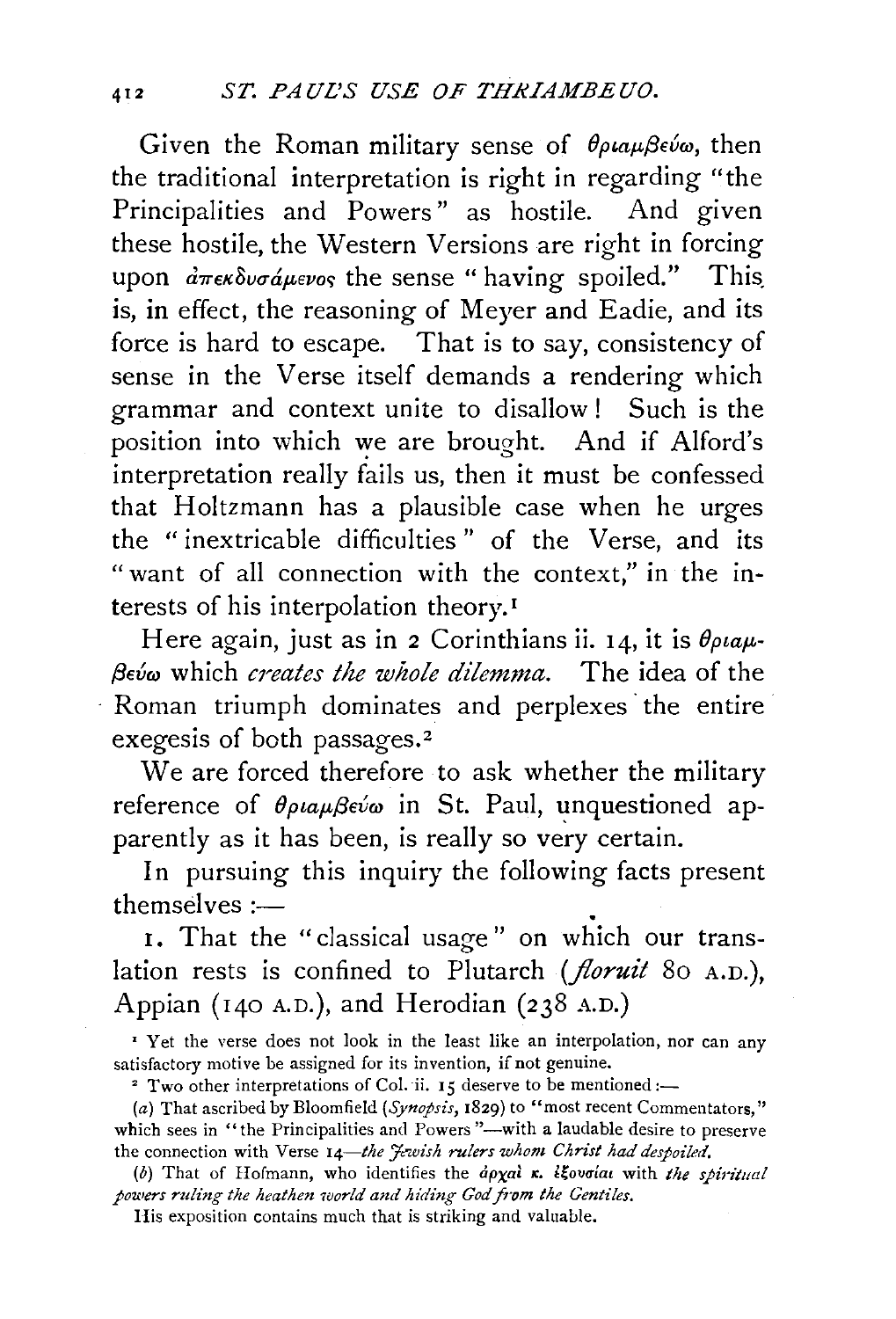*2.* That by these authors the verb is employed only in writing of Roman affairs and as the equivalent (the *translation* in fact) of *triumpho* in its literal historical sense ; while St. Paul is supposed to have used it, not simply in this foreign Latin meaning, but with a figurative and allusive application of that meaning. Of this the writers just named shew no trace; and indeed such an application, one would suppose, is only possible when the alien idea has become thoroughly naturalized and "at home" in the language to which it is transplanted. That this assimilation of *triumpho* has already taken place in the Greek in which St. Paul wrote is, on grounds of general probability, open to question. Quotations from Plutarch's *Lives* and Appian's *Wars,* I submit, do not prove it in the least.

3· When the Apostle wrote to the Corinthians he had not yet "seen Rome." In the second instance, though his letter probably dates from the . Imperial City, its readers were obscure Asiatic provincials, most of whom in all probability knew far less about the aspect of a Roman triumph than our learned commentators, who descant on this theme so largely. Yet the Apostle's metaphors, as a rule, are "evidently set forth before the eyes" of those to whom he writes, and are the ready suggestions of his own personal observation.

4. After all, the agreement of Commentators on this point is not so complete as is supposed.

In the Greek interpreters of *2* Corinthians ii. 14, we find such paraphrases of *Optap,f3evw* as *to lead about in public; to lead hither and thither; to make conspicuous.* <sup>1</sup>

<sup>&</sup>lt;sup>1</sup> Chrysostom, followed by Theophylact and Œcumenius, blends somewhat confusedly this sense with the idea of conquest-conquest effected, however, not over, but by, the Apostle. Theodoret and Damascenus ignore the military reference altogetner.

V0L. X.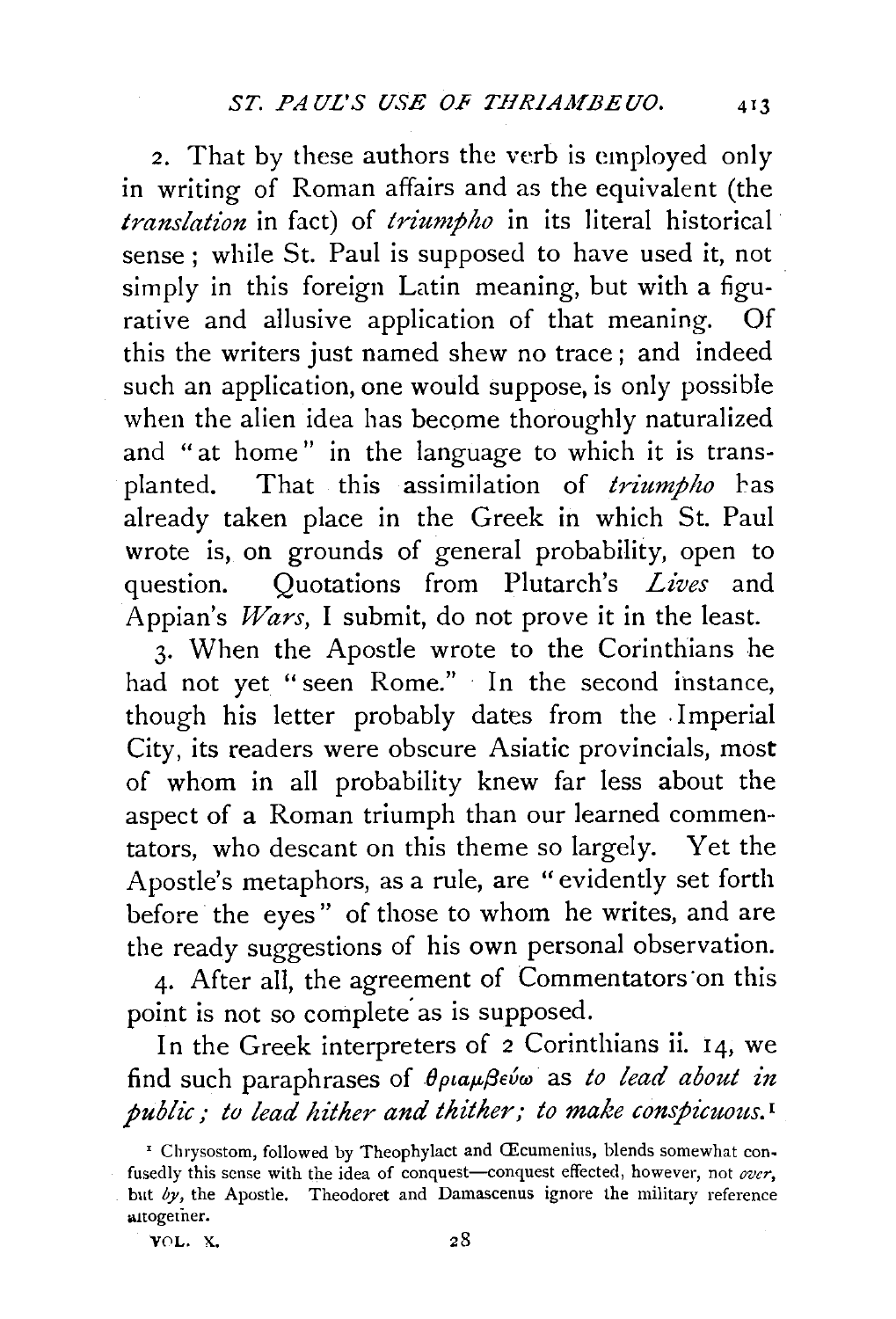Meyer even complains of them for failing to do justice to the idea of a Roman triumph. Now we might have supposed that this explanation of theirs was simply a weakening of the Latinist sense, due to exegetical difficulties, were it not that the Byzantine lexicographers give the word precisely the same meaning, and that it occurs in a number of passages from ecclesiastical and other later-Greek authors, where no military allusion is possible. In fact, the word had a considerable vogue in Mediæval Greek, bearing the sense to make public, also *to disgrace* (lead about in mock procession), and similar applications.<sup>1</sup>

Now is it likely that these varied meanings should all have originated in the imported Latinist use of  $\theta_{\mathcal{E}}$ *ia* $\mu$  $\beta_{\mathcal{E}}$ *i* $\omega$ , or do they point to some earlier native signification underlying both it and them ?

But is there any actual basis for such a meaning ?

5. Θριαμβεύω, indeed, is not found in extant Greek literature earlier than St. Paul. But  $\theta \rho / \alpha \mu \beta$ os is; and on this word the former depends for its meaning.

It is preserved in a curious fragment of Cratinus<sup>2</sup> (a poet of the Old Comedy, senior to Aristophanes), where it is undoubtedly equal to  $\delta \theta \psi \rho \alpha \mu \beta o s$ , *Dithyramb*, 3 the festal hymn to Dionysus. And, just as Dithyrambus became a title of the god in whose praise it was sung, so we find Pratinas,4 a still earlier dramatist, coining

<sup>1</sup> See Suicer's *Thesaurus*, and Sophokles' *Glossary of Byzantine Greek*, on  $\theta_0$ uau-*{3<vw.* 

<sup>2</sup> In Meineke's *Fragmenta Comicorum*, Crat. Διδ. 1 : ότε συ τους καλούς θριάμ-*{3ovr; avapvrova' a7T•lx9a,ov·* where a highly uncomplimentary allusion appears to be made to the singing of some lady, who "made herself odious, *hauling up* (like water from a well) *those fine dithyrambs."* 

3 How large and influential a place the Dithyramb filled in Greek life-may be judged from the fact that it became a name for the more elevated lyrical poetry in general, and formed the nucleus of the Athenian drama.

' Prat. i. 18, in Bergk's *Lyrici Gnu::*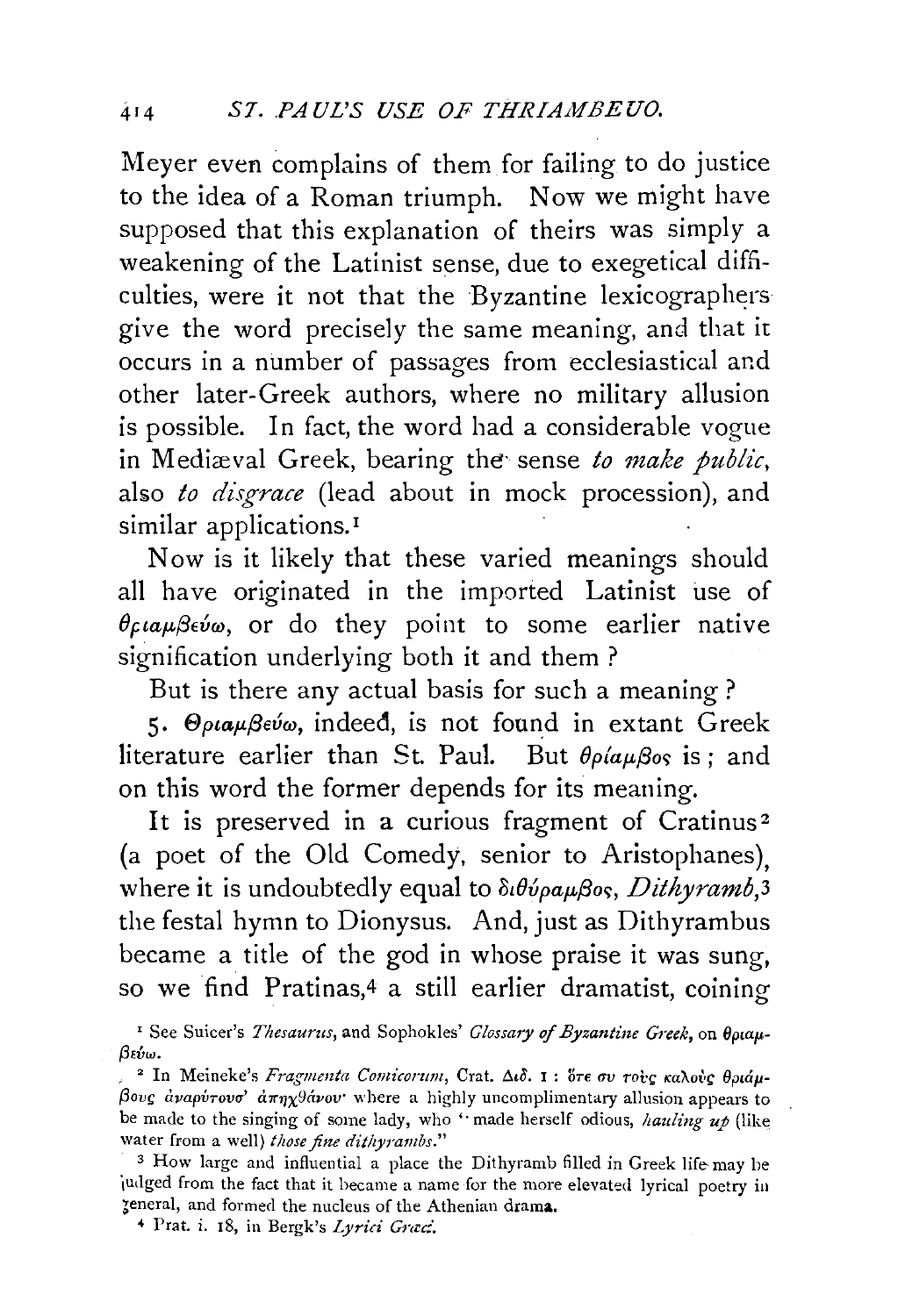the double epithet  $\theta_{\rho\mu\alpha\mu\beta\sigma}$ - $\delta_l\theta_{\nu\rho\alpha\mu\beta\sigma\varsigma}$  for this divinity. And Athenæus, in the third century A.D., notes the use of the two words as equivalents, in the same sense. So that  $\theta \rho / \alpha \mu \beta$ os in classical Greek was primarily a synonym for  $\delta u \theta \psi \rho \alpha \mu \beta \delta s$ , before it came to have anything to do with the Latin *triumphus;* and this older reference maintained its ground, for some time at least, side by side with the new foreign sense. Having this origin, its identification with *triumphus* 2 presupposes that it must also have denoted *the band of singers, the Bacchic chorus* or *procession*,<sup>3</sup> just as *x*<sup>*ópos* meant first</sup> *a dance,* then *a troop o.f dancers,* then *a chorus.* 

An interesting philological notice in Plutarch's *Marcellus,* § 22, shews how strongly, in the latter half of the first century A.D., the native Greek associations of this word were held fast even by those familiar with the Latinist usage. He is explaining the difference between the *triumph* and the *ovation*, or minor triumph, and takes occasion to correct a current mistake that  *(* $\delta\beta as$  *he calls it) was derived from*  $\epsilon ba$ *, the* Bacchic cry, as well as *triumphus* from  $\theta \rho / a \mu \beta \sigma s$ . "The word was modified by the Greeks," he says, "so as to take the form  $(\epsilon \hat{\nu} a)$  familiar to them, persuaded, as they are, that part of the honour belongs in this case also to Dionysus, whom we call Thriambos and Euïos." Clearly the Greek of Plutarch's time read his own sense into the Latin word rather than the sense of the Latin word into his own  $\theta \rho \dot{\alpha} \mu \beta \dot{\beta} \delta \dot{\beta}$ .

<sup>3</sup> See Schirlitz, *Wörterbuch z. N. T.*, θριαμβιύω.

<sup>&</sup>lt;sup>1</sup> Was διθύραμβος rather the dignified literary term, and θρίαμβος possibly the popular vernacular synonym? This would explain the rarity of the latter.<br><sup>2</sup> The scenic-processional, religious character, and the excited cries common to

the Dionysiac celebrations and the Roman triumph, with the close resemblance o{ the words themselves-due, no doubt, to common origin-easily account for this identification. See Polybius, xv. 8; Arrian, Anab. Alex. vi. 28.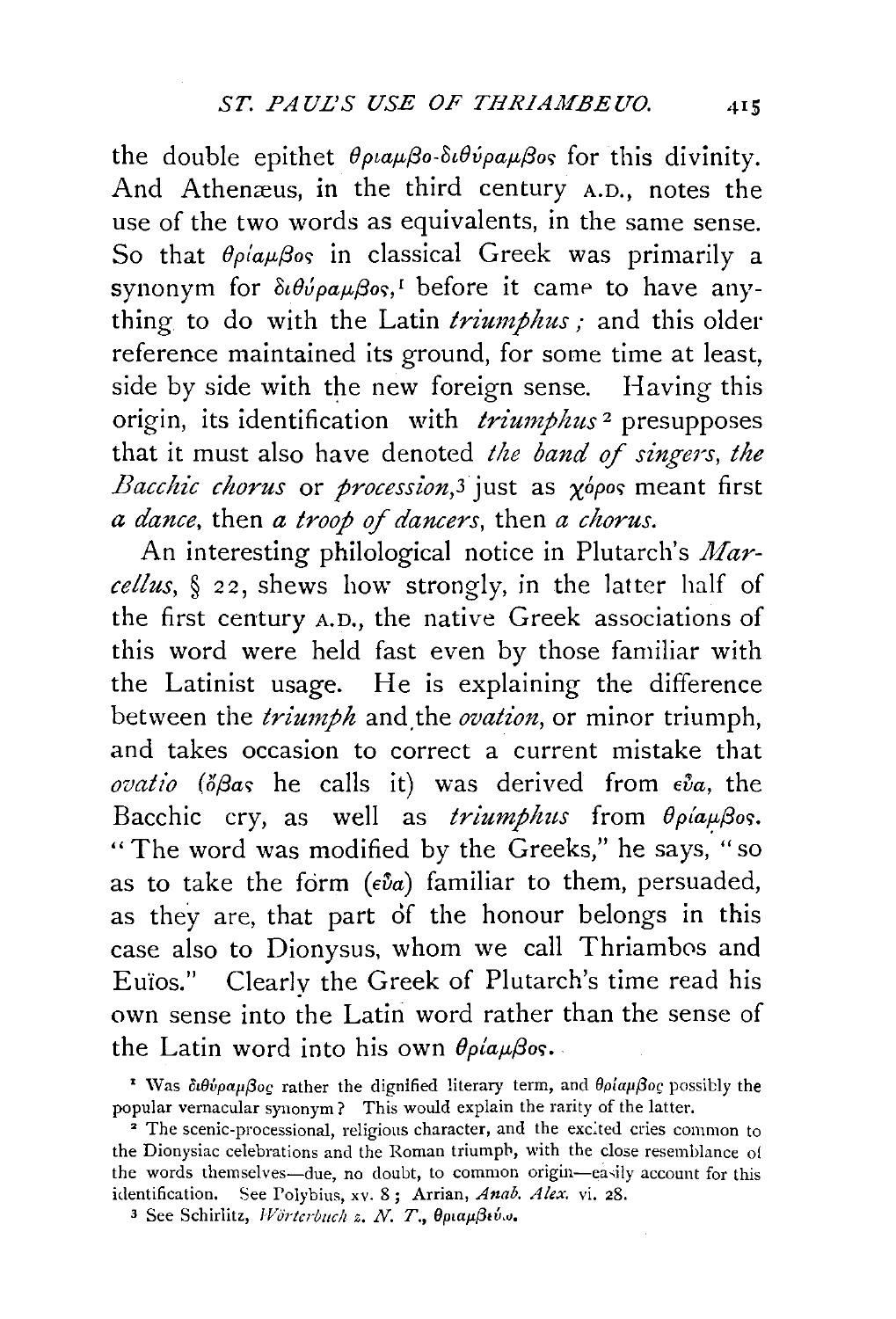Would not, then. the ordinary Greek reader of this period, meeting with θριαμβεύω, unless he had Roman history before him, be sure to fall back on the Hellenic *θρίαμβος* and διθύραμβος to explain it?

6. Putting together the indications we have gathered, we may, hypothetically, construct a theory of  $\theta_{\rho\mu\alpha\mu}$ . *βεύω* as the verb-form of *θρίαμβος*, which shall embrace all its applications, somewhat thus  $:=$ 

(a) "To sing a dithyramb,"<sup>1</sup> " to go in dithyrambic (Dionysiac) procession."

( $b$ ) "To make one so sing," "to lead in dithyrambic" or " festal procession " (after the analogy of *xopeuw, (3aKxeuw,* as employed of the· inspiring god ·leading his train of worshippers). On this meaning, when  $\theta \rho / \alpha \mu$ -*(3or;* had become the equivalent of *triumphus,* might be based the use of the word in translation of *triumpho.* 

 $(c)$  As the old Pagan processional worship fell into desuetude and disgrace, the word might naturally degenerate either into the vague signification, " to lead about," " to shew in public," so becoming " to publish," " to divulge," as in Chrysostom, Suidas, &c. ; or into  $(d)$  the sinister meaning, "to lead in mock procession," " to disgrace."<sup>2</sup>

The conjecture offered here is that St. Paul used the word in the *second* of the Greek senses above attributed to it, as meaning *to lead in festal* or *choral (dithyrambic) procession, to lead in triumph,* but as the inspiring Deity his exultant worshippers, not as the Roman conqueror his wretched captives.

<sup>&</sup>lt;sup>1</sup> For this we have the parallel  $\delta \iota \theta \nu \rho \alpha \mu \beta \dot{\epsilon} \omega$ , *once* found in Atheneus. It is not very strange, therefore, that the verbal derivative of the rarer  $\theta \rho i \alpha \mu \beta o \rho$  should not even once occur in classical writers, in its pure Greek sense.<br><sup>2</sup> Similarly πομπή in classical Greek means *a solemn religious procession*, and in

mediæval Greek, disgrace.-Sophokles' Glossary.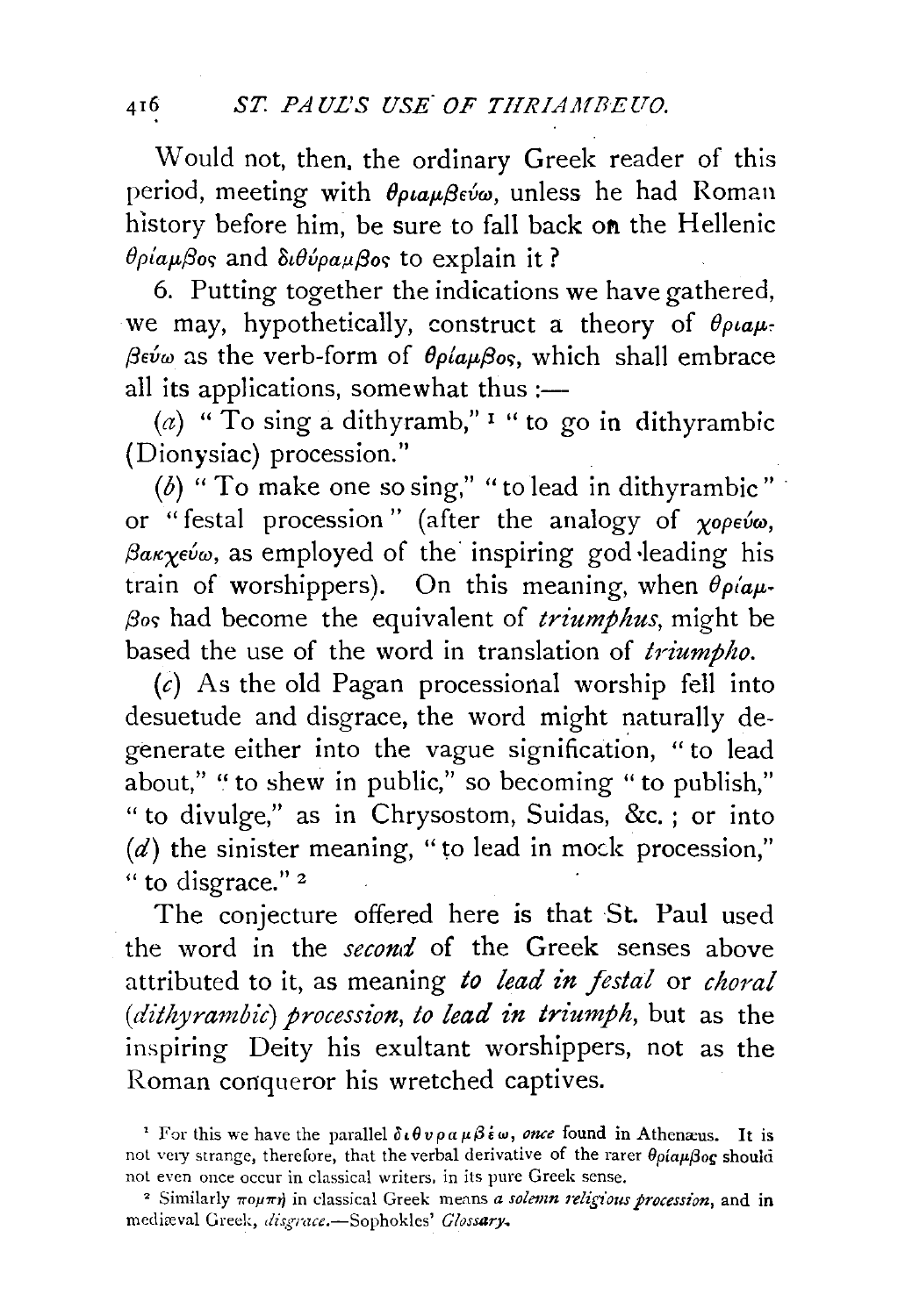7· Could this supposition be entertained as philologically possible, it would, perhaps, commend itself on other grounds. We have found St. Paul drawing illustrations from the *games* 1 and from the *theatre* 2 of the Greeks : it would not be strange, therefore, if he should have referred also to the *festal processions,*  which were not less conspicuous and impressive features of their outer life, and hardly more strictly associated with their heathen worship.

And there was one characteristic of the Dionysiac cultus which must have particularly struck such an observer as St. Paul, and might even be said, in spite of unspeakable differences, to present a certain analogy to what is most vital in Christianity itself. It was the  $\epsilon\nu\theta$ ovσιασμός (enthusiasm) belonging to it, the supposed *possession* of his votaries by the Deity, with the ecstasy of feeling and preternatural exaltation of their powers to which it raised them. "This character of the Bacchic festivities is meant to give the highest sensible expression to the might of Divine inspiration." $3$ 

<sup>1</sup> I Cor. ix. 24-27; Phil. iii. II-I4; Col. ii. 18 ( $\kappa a \tau a \beta \rho a \beta \epsilon \nu \epsilon \tau \omega$ ); 2 Tim. ii. 5, iv. 7, 8; also Heb. xii. 1.

 $\degree$  I Cor, iv. 9 (see Meyer), vii. 3I; Heb. x. 33. Possibly there is an allusion to theatrical or processional exhibition in 2 Cor. iv. 10, 11. On the whole subject, see Farrar's *Life* of *St. Paul,* vol. i. Excursus iii.

3 Schone, *bttroduction to Baccha: o/Euripidcs.* Compare Curtius' *History* of *Greece,* vol. ii. pp. 523, 524, *Eng. Tr.* 

It may be easily said that the Bacchic " enthusiasm" was nothing more than the inspiration of *wine*-a statement far short of the truth, for the Bacchus of the Latin poets was a very different conception from the Greek Dionysus. But even on this view of the matter, Ephesians v. I8-20 (very suitably addressed to former worshippers of Dionysus) and Acts ii. 13-18 may remind us that there may be resemblance in the midst of contrast, and that in those days men "filled with the Spirit" were often as it "dnmken, hut not with wine," in the exhilaration and holy transports of their joy in God. The Dionysiac cultus was extremely wide-spread, and varied in the forms it assumed. It allied itself to the grossest and darkest elements of nature-worship, and yet in other forms expressed some of the profoundest conceptions that Paganism ever attained to. See Brown's *The Great Dionysiak Myth*, Lenormant on *Bacchus* in the new *Dict. des Antiquités*, and the *Baccha*: of Euripides *passim.*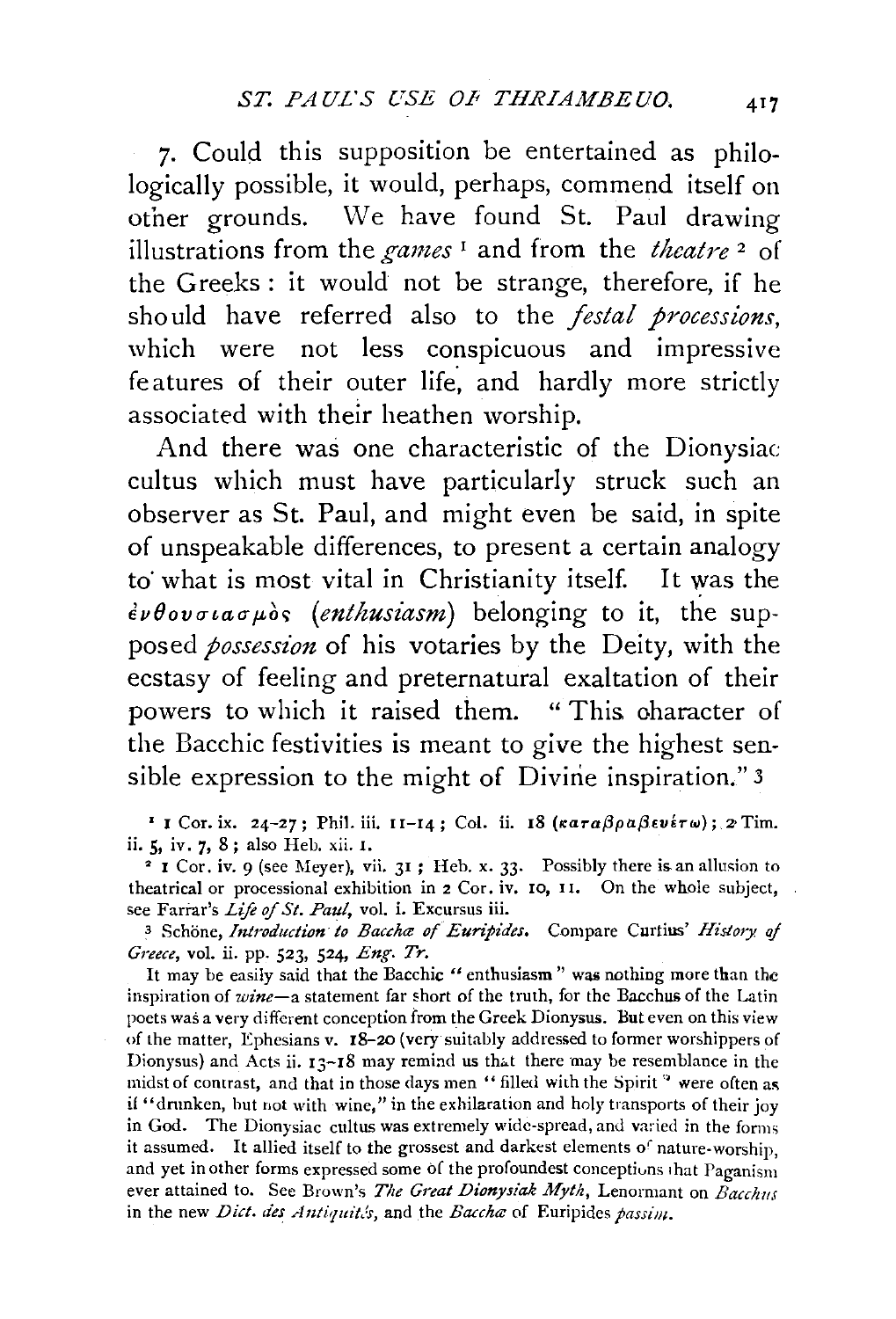8. Let  $\theta_{\rho}$  La $\theta_{\rho}$  be thus understood, and it assumes a *local appropriateness* wanting, as we have seen, to the ordinary explanation. For the Apostle, when writing to Corinth, had just left Ephesus after a long residence there; and Colossæ belonged to the same Greco-Lydian and Phrygian region, which was the very seat and native soil of the "enthusiastic" worship of Dionysus (here known also as Sabazius, and made the son of Cybele).<sup>1</sup> "In Asia Minor we find prevailing everywhere the noisy and popular form of this cult, accompanied by a large development of scenic games, to which were devoted the guilds of' Dionysiac artists (or craftsmen 2),' which had so great an importance in Asia Minor under the kings of Pergamus, and in the early times of Roman dominion." 3

Plutarch 4 tells us that Mark Antony was regarded in this province as a kind of impersonation of Dionysus ; and, while he held his court there, " All Asia was full of incense, and at once of pæans and cries of woe;" and he describes in particular the entrance of that hero *into Ephesus*,<sup>5</sup> attended with all the accompaniments of a Bacchic triumph. It also appears from this quotation that the reference to *incense* generally supposed in 2 Corinthians ii.  $14 b$ , may be connected with Greco-Asiatic festal ceremonies 6 as correctly as with those of the Roman triumph.

9· It is submitted, finally, that the interpretation of

<sup>&#</sup>x27; The chorus of the *Bacclur* are a troop of *Asian* women, from *llfount Tmolus.* 

<sup>&</sup>lt;sup>4</sup> Διογυσιακοί τέχνιται. Compare the "craftsmen" of Artemis, Acts xix. 24.

<sup>&</sup>lt;sup>3</sup> Lenormant, as above referred to, p. 598. 4 *Antonius*, 24.

s Compare also Tacitus, *Anna!.* iii. 61. Dean Blakesley, in Smith's *Bible Diet* , Art. *Smyrna,* conjectures two distinct allusions to the Dionysiac worship of that city in Rev. ii. 8-II. Compare in this light 2 Cor. iv. 10 with Rev. ii. 8 ( $\partial$ c  $\dot{\epsilon}$ y. *v*<sup>tro</sup> *r*<sup>kpoc</sup> *kai i*<*i*yotv). See, however, Professor Plumptre in THE EXPOSITOI. vol. ii. p.  $376.$  6 See also Euripides, *Baccha*,  $143.$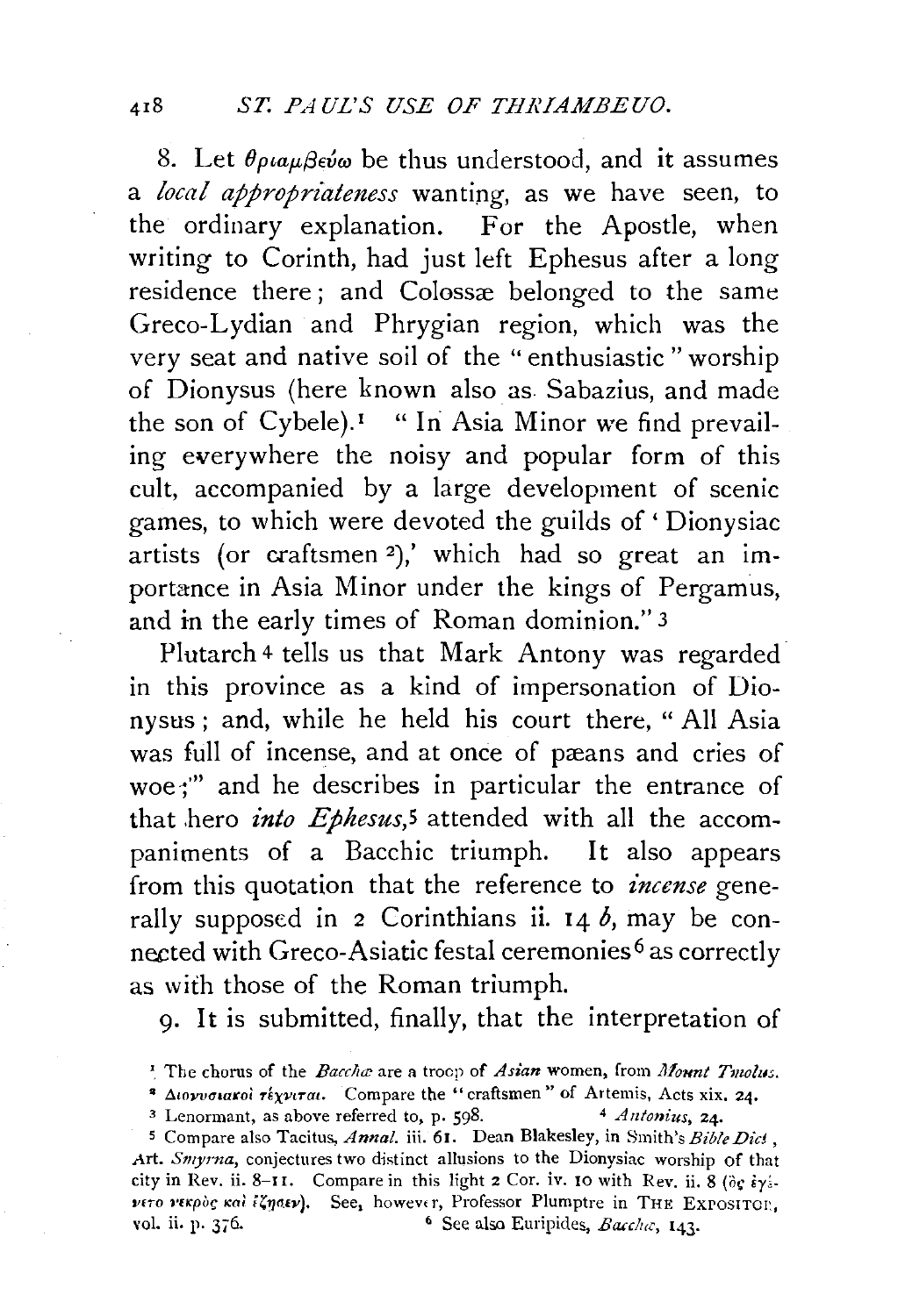$\theta$ *plaµ* $\beta$ *εύω* here proposed makes this word fall naturally into its place in the two passages where it occurs, harmonizes them with each other, and reveals new force and fulness in the Apostle's meaning in both.

 $(a)$  The Second Epistle to the Corinthians is surcharged with emotion in its most intense and exalted form. The great heart of the Apostle kindles and glows as he writes, and swells uncontrollably, till again and again it bursts forth in some sudden rush of feeling that carries argument and grammatical structure away before it, and sets logical analysis at defiance. The Writer is as one possessed, " through the abundance of the revelations," the "constraint of the love of Christ," and" the terror of the Lord," and the whole weight of that immense " treasure " lodged in so frail and sen- . sitive a body. "Whether he is sober, or beside himself," he finds it hard to say.<sup>1</sup> And the circumstances under which he writes have raised his agitation to the highest possible pitch. He tells us of the extreme peril through which he had recently passed in Asia;<sup>2</sup> of his anguish of mind and restless fears concerning the Corinthians themselves, and the revulsion of feeling that had followed the coming of Titus ; 3 of the personal affronts he had suffered, and the questioning of his apostleship; 4 of the cruel persecutions and bitter disappointments that throng upon him,5 with that which is his daily burden, " the care of all the churches," every one of whose weaknesses and offences he has

5 Ibid. iv. 8, 9, xi. 24-26, xii. 15.

<sup>&</sup>lt;sup>1</sup> Compare Acts xxvi. 24-26. It is true of course, as this comparison suggests, that St. Paul's vehemence was attended with a sobriety and self-control still more marvellous in a man of his passionate temperament, and equally conspicuous in this Epistle.

<sup>• 2</sup> Cor. i. 8. 3 Ibhl. i. 23-ii. 4, ii. 12, 13, vii. 4-7, xi. 2, 3, *xii.* 20, 21.

<sup>4</sup> Ibid. x. 10, xi. 5-7, 13, xii. 11-18, xiii. 3, 6.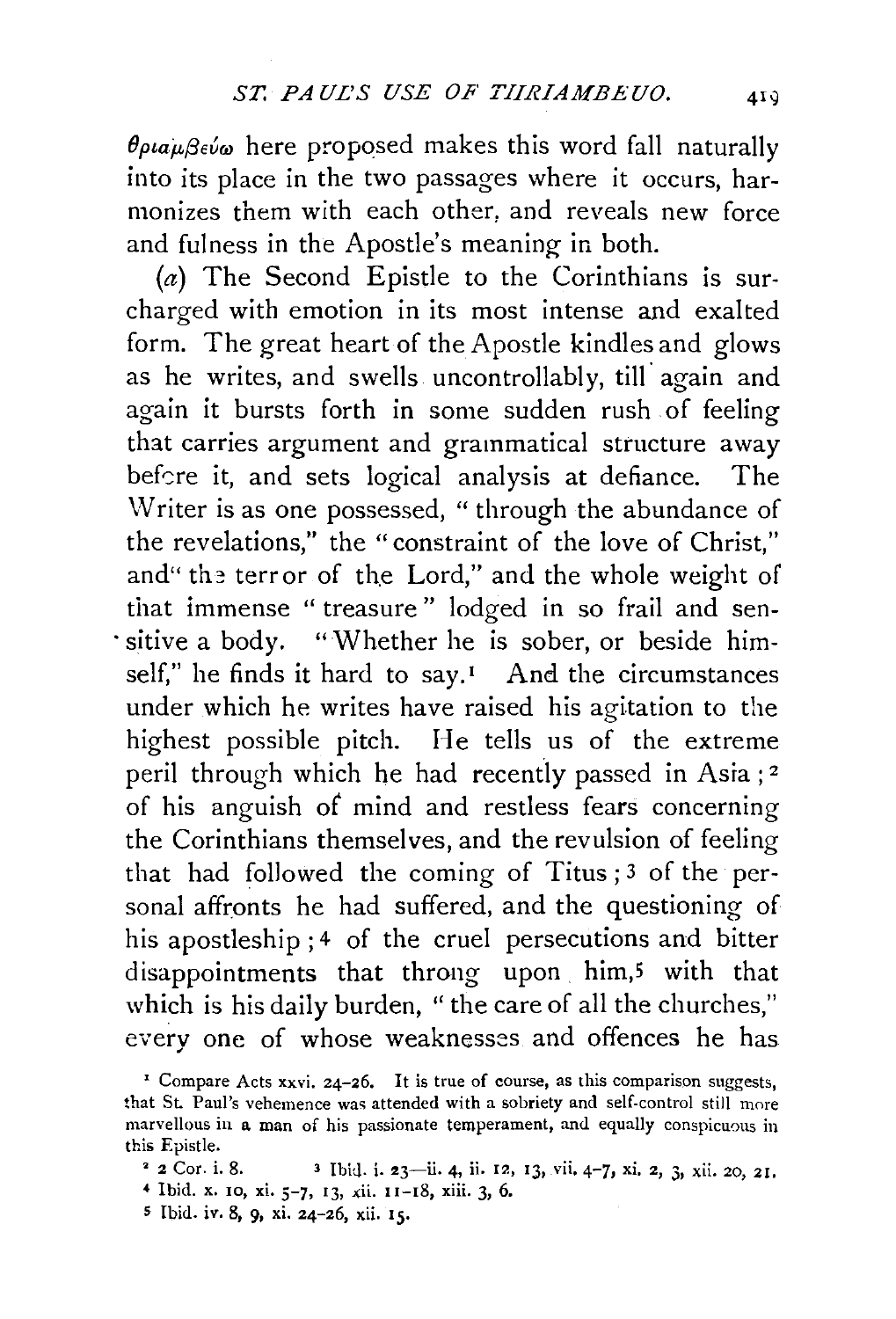himself to bear;  $r$  and this with a frame tormented by suffering and weakened by sickness to the last degree.<sup>2</sup> Of all this we read, and yet of the Divine strength and consolation in which he surmounts it all  $\frac{1}{3}$  What a picture is here of the real  $\partial \theta$ ovoiao $\mu$ ós! How truly he seems to be led along by God as a spectacle of one called both to suffer and to accomplish the things most beyond all human power. How he exults, while in this triumphal progress the Divine knowledge is diffused on every side,4 and he is made an instrument (and with what weapons!) 5 of salvation or destruction to all who are in his path!<sup>6</sup>

If there was any metaphor within the range of the Greco-Asiatic world which could paint to the life the career of the Apostle as we know him in this Epistle, it was that of the mystic Dionysiac triumph, purified and transmuted by the touch of Christian use, and lifted into a region infinitely higher than its own.

 $(b)$  Nor is the figure less suitable to the Colossian passage, on Peirce and Alford's general interpretation, the fatal objection to which now disappears. " God has cast off and laid aside," the Apostle seems to say, "that ancient veil of angelic intervention, which the Colossian errorists would place again between the human soul and the knowledge of Himself." *7* Revealing Himself in Christ, He has shewn *the angels*  in their true light and put them in their proper place. He has formed them into a festal chorus, who "follow

<sup>&</sup>lt;sup>2</sup> 2 Cor. xi. 28, 29. <sup>2</sup> Ibid. i. 9, iv. 7, 10-12, 16, v. 1, vi. 9, xii. 7, xiii. 4.<br><sup>3</sup> Ibid. i. 5, iii. 5, iv. 7, vii. 6, xii. 8-10, xiii. 4.<br><sup>4</sup> Ibid. ii. 12, 14, iv. 2, 6. <sup>5</sup> Ibid. x. 4. <sup>6</sup> Ibid. ii. 15, x. 5.<br><sup>7</sup>

het ween the soul and its salvatior, in Christ. Both attempts are frustrated at once by the Apostle's *ιστε εν αύτψ πε. ληρωμένοι* (Verse 10): "You are *in Him*--there you possess the all-sufficient fulness of the Deity."